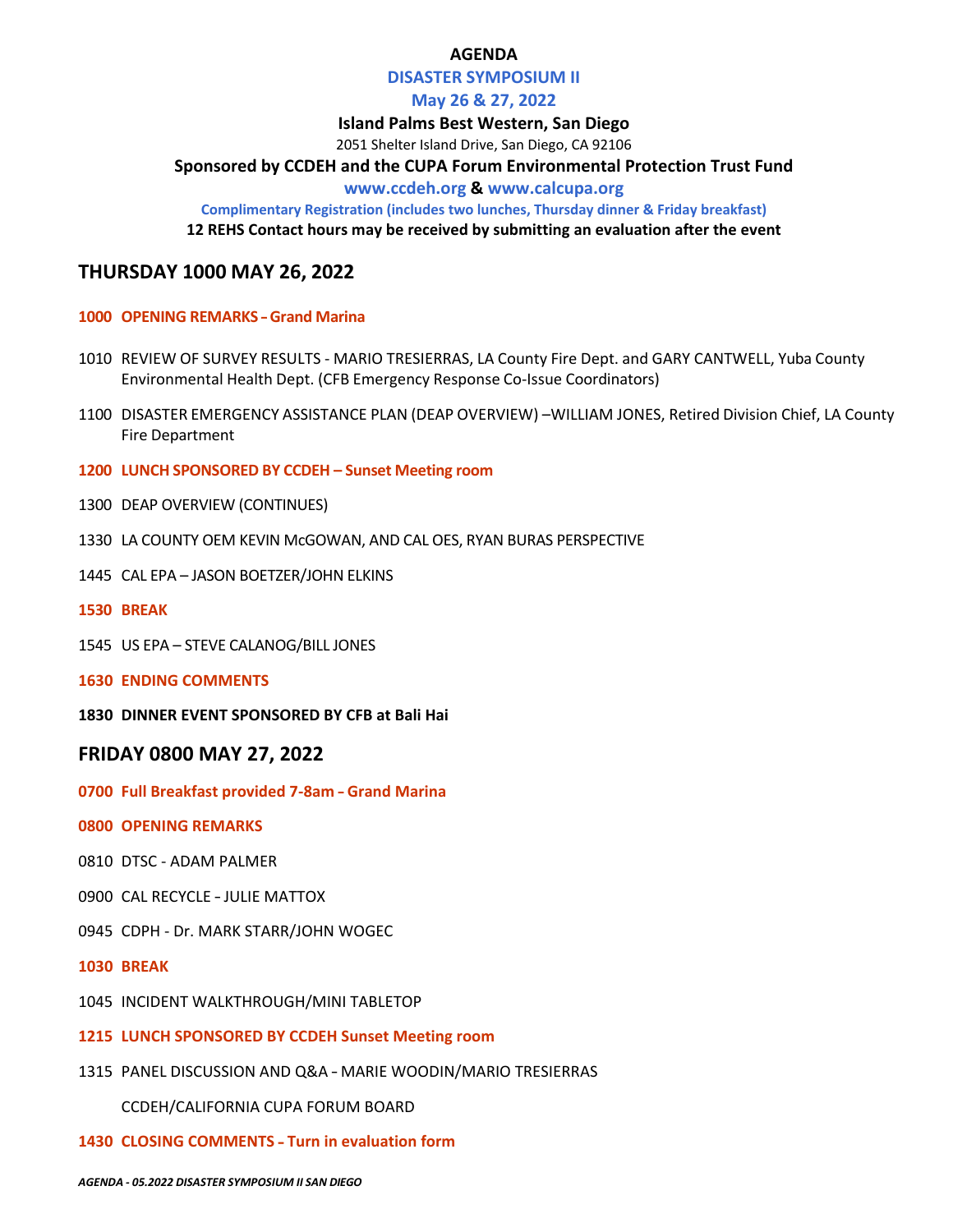## **Disaster Symposium Speaker bios**

#### **Mario Tresierras, LA County Fire Department (CFB Emergency Response Co-Issue Coordinator)**

Mario Tresierras is currently the Division Chief for the Health Hazardous Materials Division of the Los Angeles County Fire Department. He is also a member of the CUPA Forum Board and was recently re-elected for two more years as the Participating Agency Representative. He was promoted to Chief and became a member of the board in October of 2019. As a Board Member he is involved with AB 480 Imminent & Substantial Endangerment bill, Title 27 and Evaluation Committees, a member of the Refinery Task Force, and is the Co-Chair as an Issue Coordinator for both Emergency Response and Disaster Emergency Assistance. Mario believes in and supports the divisions mission statement; "To protect the public's health and the environment throughout Los Angeles County from accidental releases and improper handling, storage, transportation, and disposal of hazardous materials and wastes through coordinated efforts of inspections, enforcement, site mitigation and emergency response."

#### **Gary Cantwell, Yuba County Environmental Health (CFB Emergency Response Co-Issue Coordinator)**

Gary has been a member of the CUPA Forum Board as a Northern California representative since 2016. He is the CUPA Forum Board Nor Cal UST Steering Committee Issue Coordinator and the CFB Emergency Response Co-IC. He has been on the CUPA Conference planning committee since 2018 as a Co-Chair for the ER Track. He has been the CUPA Conference Student Day Chair since 2019. Additionally, he is the LEPC Region III Chair and the Operations Co-Chief of the Yuba-Sutter Hazardous Materials Response Team. He is also a member of the California Conference of Directors of Environmental Health and participates in the Emergency Response and IT committees. Gary is from Chico and a 2004 CSU, Chico graduate with a degree in Biology. He has been with the Yuba County Environmental Health Department in the CUPA program since 2005. He has been the Environmental Health Supervisor since September 2016.

#### **Bill (William) Jones, Retired from LA County Fire Department**

Bill Jones retired as the Chief of the Health Hazardous Materials Division in the LA County Fire Department in 2019 and was responsible for implementation and enforcement of a variety of hazardous materials/waste programs through unified program implementation. Mr. Jones began his career in hazardous materials in 1982, was the first Chairperson of the CUPA Forum Board from 1997 - 1999 and paved the way towards the current interactions, structure and relationships between State, federal agencies and the CUPA Forum Board. Mr. Jones is involved with a variety of Statewide committees and workgroups including ones addressing enforcement, data and CERS implementation, the Refinery Task Force, legislation including the current efforts to change Chapter 6.95, emergency response, and site mitigation to name a few. He has an undergraduate degree in Biology from UCLA and a Masters from Cal-State University, Northridge in Environmental and Occupational Health.

#### **Kevin McGowan, LA County OEM**

Kevin McGowan serves as the Director of the Los Angeles County Office of Emergency Management. Leading an all-hazards emergency management program, Mr. McGowan is responsible for countywide emergency management preparedness, planning, coordination, training, response, recovery and mitigation efforts. During his tenure with Los Angeles County and in previous emergency management positions, Mr. McGowan has led preparedness, response and recovery efforts for multiple presidential major disaster declarations and for numerous natural, technological and human caused disasters such as wildland fires, debris flows, severe winter storms, a mass fatality shooting and hazardous materials events.

A native of Southern California, Mr. McGowan holds a bachelor's degree from the University of North Carolina at Chapel Hill and a master's degree in Public Policy from Pepperdine University. Mr. McGowan has attended a variety of emergency management educational programs, to include FEMA's National Emergency Management Executive Academy, the Naval Post Graduate School's Center for Homeland Defense and Security's Executive Leaders Program and Harvard University's Kennedy School of Government Leadership in Crises.

#### **Ryan Buras, CalOES**

Ryan Buras is the Deputy Director of Recovery, which includes directing disaster recovery operations and managing hazard mitigation and debris operations. Prior to this, Buras was director of the National Qualification System in the National Integration Center at the U.S. Department of Homeland Security, Federal Emergency Management Agency, since 2017, where he served in several positions since 2005, including senior advisor in the Office of Recovery Public Assistance and acting executive officer of the Office of Response and Recovery.

#### **Jason Boetzer, CalEPA**

Jason Boetzer is the Assistant Secretary for Local Program Coordination and Emergency Response. He has more than 20 years of experience working in the environmental health field and 11 years as a manager/director implementing and leading environmental and public health programs at the state and local levels.

In his current position, held since August 2019, he oversees the states implementation of the Unified Program and its 81 certified local agencies, disaster and emergency response activities for CalEPA, and represents the Secretary of CalEPA on the Site Designation Committee for hazardous material site clean up

#### **John Elkins, CalEPA**

John Elkins is the Emergency Response and Refinery Safety Program Manager for California's Environmental Protection Agency.

Mr. Elkins has over two decades of experience in the emergency response and hazardous substance management field. He started his career as an Environmental Specialist for Sacramento County's CUPA program specializing in hazardous materials, hazardous waste, underground storage tank, aboveground tank, and emergency response programs. Mr. Elkins then moved to the State Water Resources Control Board's (SWRCB) Underground Storage Tank Program as an Environmental Scientist. More recently, Mr. Elkins held the position of Program Manager for the SWRCB's Emergency Management Program.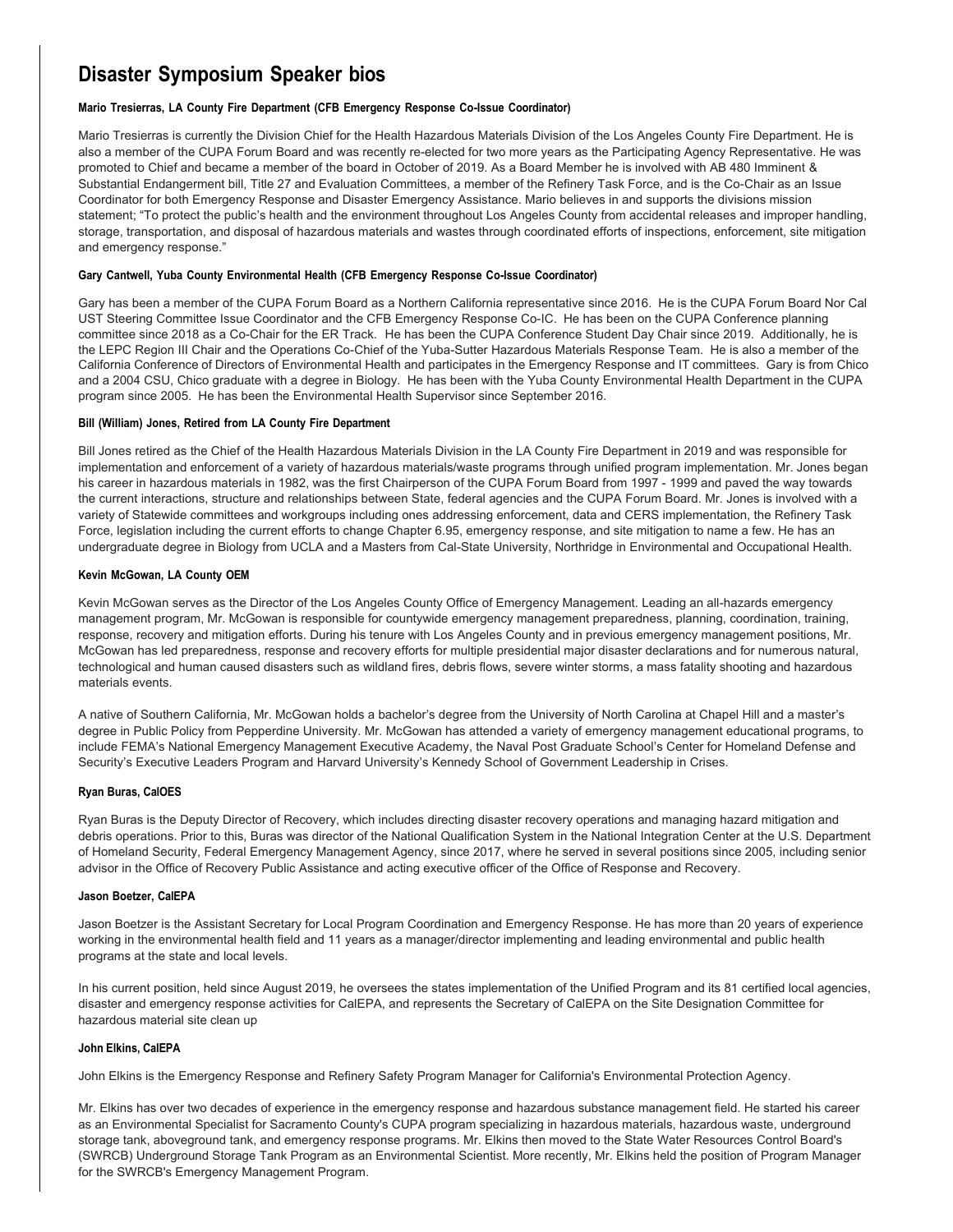#### **Bill Jones, USEPA**

Bill started his career at the U.S. Environmental Protection Agency (U.S. EPA) in 1990. His work on both coasts and along the U.S.-Mexico Border has provided him with a unique perspective on a range of issues including: children's environmental health; ports and goods movement; air quality planning and regulations; diesel emissions reduction technologies; alternative fuels; ambient air quality monitoring and research; and issues associated with unconventional oil and gas extraction. His current portfolio focuses on emergency planning and preparedness coordination with State Emergency Response Commissions, Local Emergency Planning Committees, Industry, First Responders and range of other constituencies. He is the Co-Coordinator of the Regional Response Team 9 and the Oceania Regional Response team and serves as the U.S.-Mexico Border Emergency Preparedness and Response Coordinator. Bill also serves as the Regional Emergency Support Function 10 Coordinator as well as Liaison Officer and has responded to numerous wildfires, typhoons and other disasters in that role.

#### **Steve Calanog, USEPA**

Steve Calanog has been a US EPA Federal On-Scene Coordinator since 1995. He is a DHS certified Incident Commander (IC) and has served as EPA's IC on nationally significant events such as Hurricane Katrina & Rita, the 2015 Gold King Mine Incident, the 2017 North Bay Fires, the 2018 California Fires (Camp, Hill, Woolsey), 2020 CA Fires, and most recently the 2021 Dixie and Caldor Fires. In addition to serving as EPA Region 9's IC he serves on EPA's National Incident Management Assist Team (IMAT) in the IC role.

#### **Adam Palmer, DTSC**

Adam Palmer is the Supervisor of the Emergency Response Program (ERP) for the Department of Toxic Substances Control. He joined DTSC in 1989 in the Site Mitigation Program where he oversaw the cleanup of state superfund sites. In 2002 he joined ERP and became Supervisor in 2003. Since 2007, DTSCs ERP has conducted Phase 1 Operations on over 70 wildfires statewide as well as the Sonoma County Floods in 2019. In addition to overseeing responses to statewide disasters, he is also responsible for managing the Off-Highway and Illegal Drug Lab Programs administered by ERP.

#### **Julie Mattox, CalRecycle**

Julie Mattox leads the Engineering Services Section of CalRecycle's Disaster Debris Recovery Operations. She is actively engaged in various collaborative tasks related to state and federal disaster assistance programs that support the statewide recovery priority of disaster debris removal. Julie has over 25 years of serving the state as a Civil Engineer. She has supported emergency response and recovery for numerous state disasters, including the 2017 Oroville Dam Failure, the 2020 Statewide Fire Debris Removal Operation, and current operations supporting recovery efforts following the devastation of the 2021 Dixie, Caldor, Monument, and River Fires. Julie holds a BS in Civil Engineering, an MBA in Project Management, and has had a PE license since 2000. Additionally, she has twice earned Toastmaster International's highest accolade, the Distinguished Toastmaster Award.

#### **Dr. Mark Starr, CDPH**

Mark Starr is a Deputy Director in the California Department of Public Health (CDPH) and is the designated State Environmental Health Director. He leads the Center for Environmental Health, which includes an Emergency Preparedness Team that focuses on environmental health aspects of preparedness and response with local, state and federal partners.

He was the Director of Public Health for Placer County 2007-2012, he was with the Division of Communicable Disease Control in CDPH/DHS from 1995-2007, including four years as Division Chief, and he was the Chief Epidemiologist for Sacramento County from 1990-1995.

Dr. Starr earned his Doctor of Veterinary Medicine (DVM) and Master of Preventive Veterinary Medicine (MPVM) degrees from the University of California, Davis and spent four years in private veterinary practice. He is board certified by the American College of Veterinary Preventive Medicine (1991) and by the ACVPM's Epidemiology Specialty (1994).

He has taught courses in epidemiology, public health, and environmental determinants of health at the University of California Davis, California State University Sacramento, and Chapman University.

#### **John Wogec, CDPH**

Currently serves as the Exercise Coordinator in the Emergency Planning & Response Branch in the Emergency Preparedness Office (EPO) at the California Department of Public Health. Also serves as a subject matter expert in CDPH's Medical and Health Coordination Center (MHCC) where he has served as the Director and Planning Section Coordinator and representative at the State Operations Center since 2007. Has served in the departmental duty officer program since 2009.

John received his Doctor of Osteopathic Medicine degree from Western University of the Health Sciences and Master of Public Health from the University of California at Los Angeles. Also completed a residency in Family Medicine at Methodist Hospital in Sacramento, California.

#### **Marie Woodin**, **CCDEH – California Conference of Directors of Environmental Health**

Marie Woodin has recently retired as the Director for Sacramento County Environmental Health Management Department. She has worked for the Department for the past 34 years and as the Director oversaw 34 Environmental Health Programs. She received her Bachelor Science Degree from San Diego State University in Environmental Health Science and is a Registered Environmental Health Specialist. She was responsible for implementation and enforcement for a variety of environmental health including the retail food safety and hazardous materials/waste programs. While working in the specialist series, her primary focus has been in the Unified Program, which included hazardous materials/wastes, tiered permitting, and underground tanks, enforcement cases, and disaster and emergency response. She is presently the Chair for the Disaster Emergency Response Committee for CCDEH (CA Conference of Environmental Health Directors).